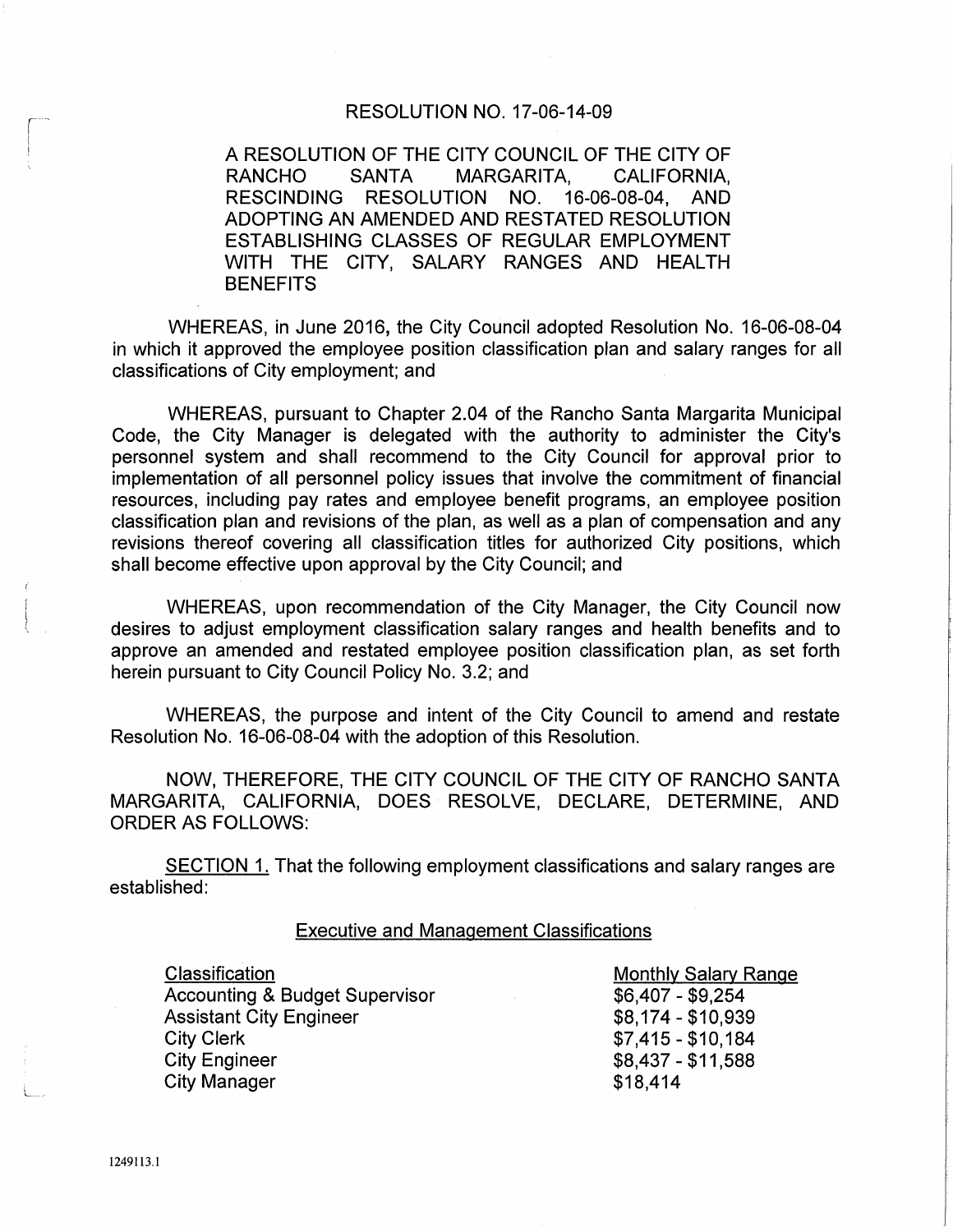| <b>Community Services Supervisor</b>          | $$4,778 - $6,961$   |
|-----------------------------------------------|---------------------|
| <b>Development Services Director</b>          | $$9,805 - $14,241$  |
| <b>Finance Director</b>                       | \$10,113-\$14,187   |
| Human Resources/Risk Management Administrator | $$7,547 - $10,802$  |
| <b>Principal Planner</b>                      | $$7,520 - $9,699$   |
| <b>Public Works Director/City Engineer</b>    | \$10,093 - \$14,585 |
| <b>Public Works Superintendent</b>            | $$6,833 - $9,702$   |

## Professional. Technical and Administrative Classifications

| Classification                        | <b>Monthly Salary Range</b> |
|---------------------------------------|-----------------------------|
| Accountant                            | $$4,649 - $6,577$           |
| <b>Account Clerk</b>                  | $$3,011 - $4,205$           |
| <b>Accounting Technician</b>          | $$3,514 - $4,933$           |
| <b>Administrative Assistant</b>       | $$3,806 - $5,157$           |
| <b>Associate Engineer</b>             | $$6,162 - $8,765$           |
| <b>Associate Planner</b>              | $$4,982 - $7,089$           |
| <b>Code Enforcement Officer</b>       | $$4.142 - $5.898$           |
| <b>Community Services Coordinator</b> | $$3,815 - $5,407$           |
| <b>Community Services Specialist</b>  | $$2,566 - $3,739$           |
| <b>Deputy City Clerk</b>              | $$4,201 - $6,045$           |
| <b>Engineering Technician</b>         | $$4,552 - $5,690$           |
| <b>Executive Assistant</b>            | $$4,728 - $6,259$           |
| <b>Management Aide</b>                | $$4,598 - $6,112$           |
| <b>Management Analyst</b>             | $$4,905 - $6,847$           |
| <b>Permit Processing Technician</b>   | $$3,707 - $5,349$           |
| <b>Principal Engineer</b>             | \$7,280 - \$10,191          |
| <b>Records Assistant</b>              | $$2,591 - $3,639$           |
| <b>Senior Management Analyst</b>      | $$5,685 - $7,741$           |

# Temporary & Seasonal Support Classifications

| Classification           | <b>Monthly Salary Range</b> |
|--------------------------|-----------------------------|
| Intern                   | \$12.00 - \$19.47/hour      |
| <b>Clerk Typist</b>      | \$14.41 - \$20.89/hour      |
| <b>Recreation Leader</b> | \$14.00 - \$18.59/hour      |

SECTION 2. Full-time City employees are provided a monthly allowance in the amount of \$1,521.00 for the purchase of health benefits through a cafeteria plan as set forth in Section 309 of the City's Personnel Policies and Procedures Manual.

SECTION 3. Resolution No. 16-06-08-04 is hereby rescinded.